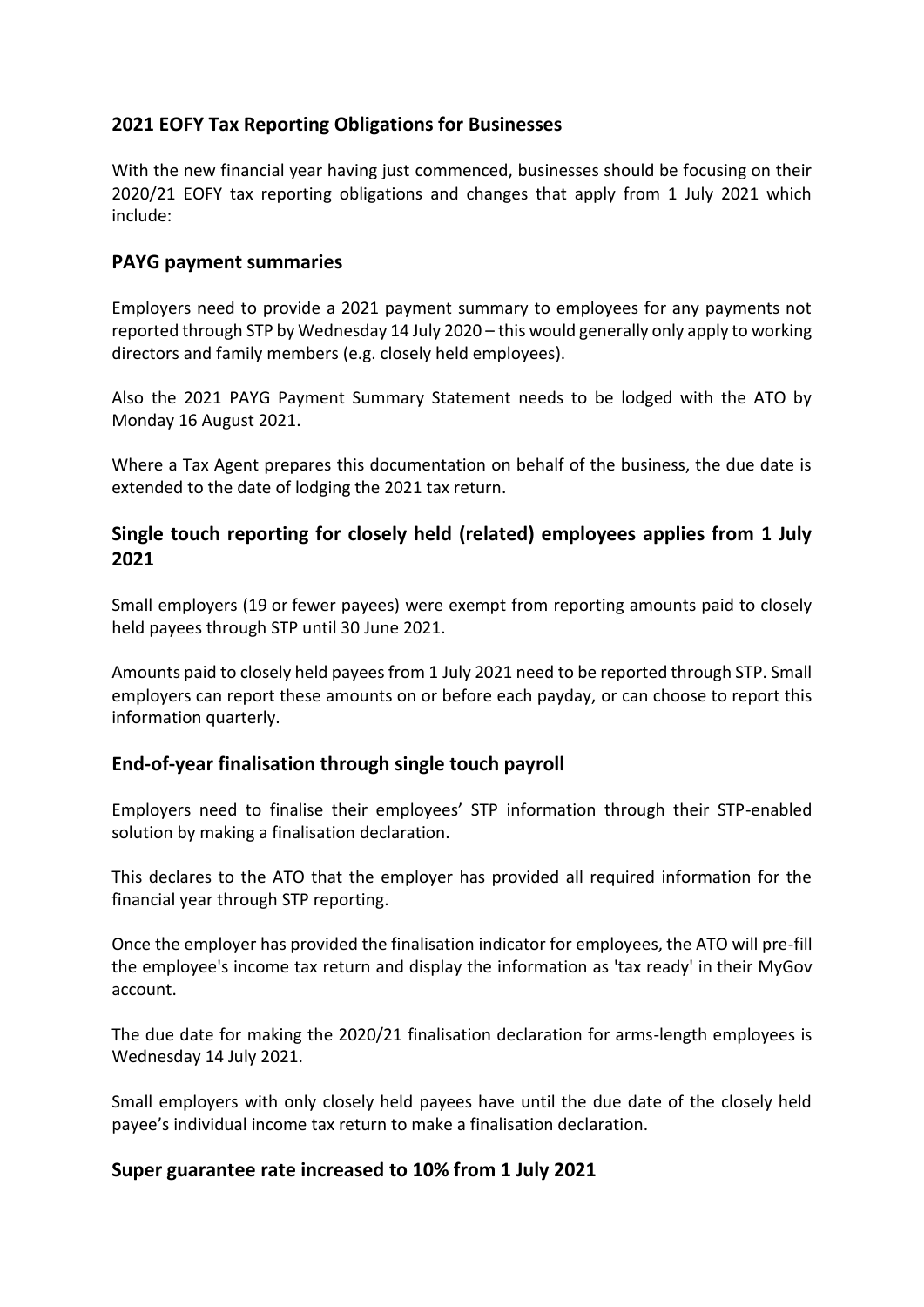On 1 July 2021, the superannuation guarantee rate increased from 9.5% to 10%. Businesses need to ensure their payroll and accounting systems are updated to incorporate this increase.

The percentage employers are required to apply is determined based on when the employee is paid, not when the income is derived. The rate of 10% will need to be applied for all salary and wages that are paid on and after 1 July 2021, even if some or all of the pay period it relates to is before 1 July 2021.

That means, if the pay period ends before 30 June 2021, but the pay date falls on or after 1 July 2021, the 10% rate applies on those salary and wages. The date of salary and wage payment determines the rate of super guarantee payable, regardless of when the work was performed.

# **Taxable payments annual report (TPAR)**

Businesses that operate in the following industries need to lodge the annual TPAR by Monday 30 August 2021:

- Building & construction services
- Cleaning services
- Courier services
- Road freight services
- Information technology (IT services)
- Security, investigation or surveillance service.

The TPAR informs the ATO about payments made to contractors for providing the above services to the business.

Contractors include subcontractors, consultants and independent contractors. They can be operating as sole traders (individuals), companies, partnerships or trusts.

### **Tax deductions denied for non-compliant payments**

A reminder that from 1 July 2019, tax deductions are denied for certain payments where the payer has not complied with the pay as you go (PAYG) withholding and reporting obligations for that payment.

These rules apply to the following types of payments:

- salary and wages, commissions, bonuses or allowances to an employee;
- directors' fees;
- to a religious practitioner;
- under a labour hire arrangement; and
- for a supply of services as a contractor where the service provider has not quoted their ABN.

Deductions will be denied for the above payments where the payer has failed to either:

withhold the amount from the payment; or